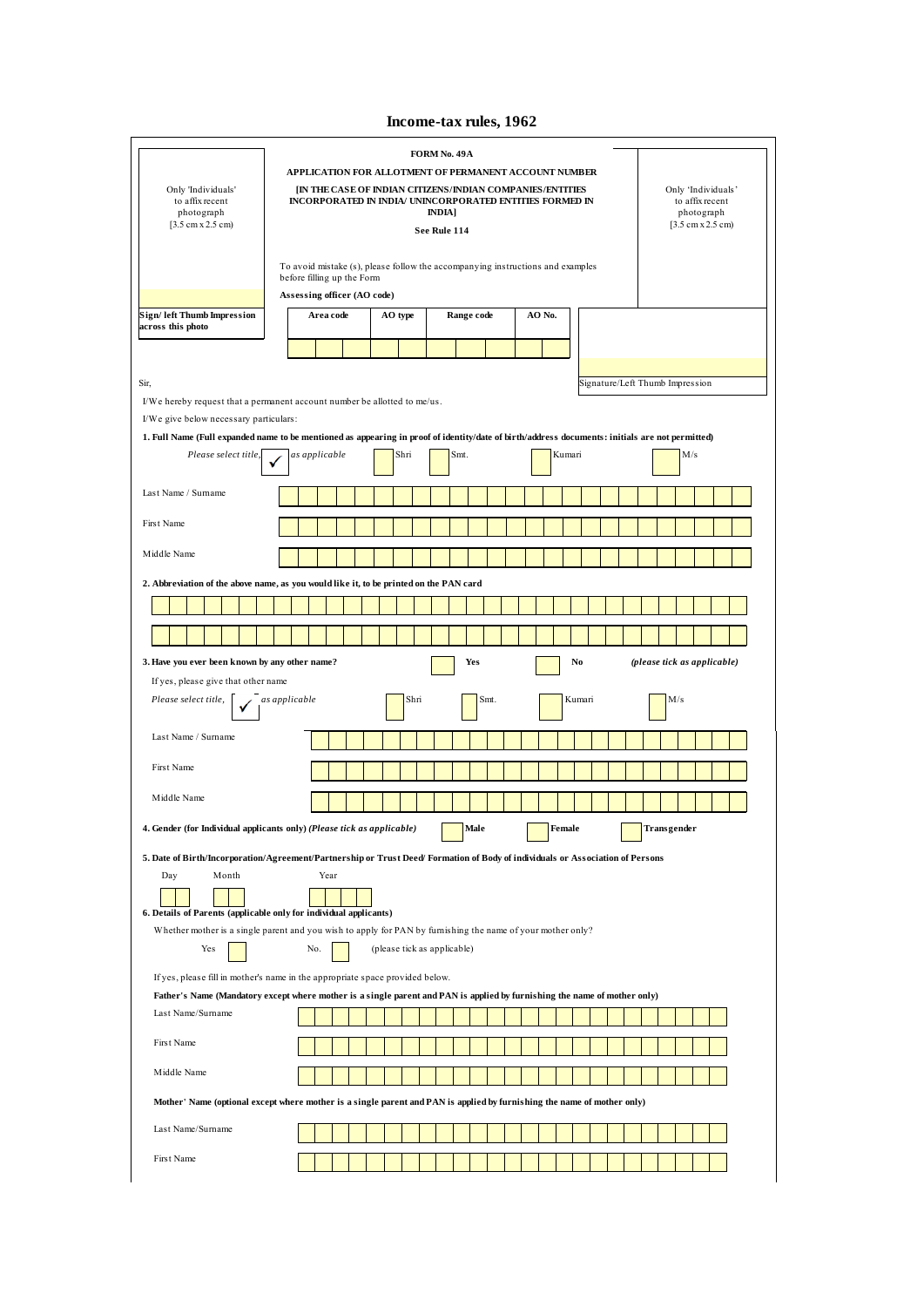| Select the name of either father or mother which you may like to be printed on PAN card (Select one only)<br>Father's name<br>Mother's name<br>(Please tick as applicable)<br>(In case no option is provided then PAN card will be issued with father's name except where mother is a single parent and you wish to apply for PAN<br>by furnishing name of the mother only)<br>7. Address<br><b>Residence Address</b><br>Flat/Room/Door/Block No.<br>Name of Premises/ Building/ Village<br>Road/Street/ Lane/Post Office<br>Area / Locality / Taluka/ Sub-Division<br>Town / City / District<br>Pincode / Zip code<br>State / Union Territory<br>Country Name<br><b>Office Address</b><br>Name of office<br>Flat/Room/Door/Block No<br>Name of Premises/ Building/ Village<br>Road/Street/ Lane/Post Office<br>Area / Locality / Taluka/ Sub-Division<br>Town / City / District<br>Pincode / Zip code<br>Country Name<br>State / Union Territory<br>Residence<br>Office<br>Please tick as applicable)<br>Country code<br>Area/STD Code<br>Telephone / Mobile Number<br>as applicable<br>Government<br>Individua<br>Hindu undivided family<br>Compan<br>Partnership Firm<br>Association of Persons<br>Body of Individuals<br>Artificial Juridical<br>Limited Liability Partnership<br>Trusts<br>Local Authority<br>Persons<br>11. Registration Number (for company, firms, LLPs, etc.)<br>12. In case of a person, who is required to quote Aadhaar number or the Enrolment ID of Aadhaar application form as per section 139AA,-<br>Please mention your AADHAAR number (if allotted)<br>If AADHAAR number is not allotted, please mention the Enrolment ID of Aadhaar application form:<br>Name as per AADHAAR letter or card or as per the Enrolment ID of Aadhaar application form |                                                                        |  |  |  |  |  |  |  |  |  |  |  |  |  |  |
|---------------------------------------------------------------------------------------------------------------------------------------------------------------------------------------------------------------------------------------------------------------------------------------------------------------------------------------------------------------------------------------------------------------------------------------------------------------------------------------------------------------------------------------------------------------------------------------------------------------------------------------------------------------------------------------------------------------------------------------------------------------------------------------------------------------------------------------------------------------------------------------------------------------------------------------------------------------------------------------------------------------------------------------------------------------------------------------------------------------------------------------------------------------------------------------------------------------------------------------------------------------------------------------------------------------------------------------------------------------------------------------------------------------------------------------------------------------------------------------------------------------------------------------------------------------------------------------------------------------------------------------------------------------------------------------------------------------------------------------------------------------------------------------|------------------------------------------------------------------------|--|--|--|--|--|--|--|--|--|--|--|--|--|--|
|                                                                                                                                                                                                                                                                                                                                                                                                                                                                                                                                                                                                                                                                                                                                                                                                                                                                                                                                                                                                                                                                                                                                                                                                                                                                                                                                                                                                                                                                                                                                                                                                                                                                                                                                                                                       |                                                                        |  |  |  |  |  |  |  |  |  |  |  |  |  |  |
|                                                                                                                                                                                                                                                                                                                                                                                                                                                                                                                                                                                                                                                                                                                                                                                                                                                                                                                                                                                                                                                                                                                                                                                                                                                                                                                                                                                                                                                                                                                                                                                                                                                                                                                                                                                       |                                                                        |  |  |  |  |  |  |  |  |  |  |  |  |  |  |
|                                                                                                                                                                                                                                                                                                                                                                                                                                                                                                                                                                                                                                                                                                                                                                                                                                                                                                                                                                                                                                                                                                                                                                                                                                                                                                                                                                                                                                                                                                                                                                                                                                                                                                                                                                                       |                                                                        |  |  |  |  |  |  |  |  |  |  |  |  |  |  |
|                                                                                                                                                                                                                                                                                                                                                                                                                                                                                                                                                                                                                                                                                                                                                                                                                                                                                                                                                                                                                                                                                                                                                                                                                                                                                                                                                                                                                                                                                                                                                                                                                                                                                                                                                                                       |                                                                        |  |  |  |  |  |  |  |  |  |  |  |  |  |  |
|                                                                                                                                                                                                                                                                                                                                                                                                                                                                                                                                                                                                                                                                                                                                                                                                                                                                                                                                                                                                                                                                                                                                                                                                                                                                                                                                                                                                                                                                                                                                                                                                                                                                                                                                                                                       |                                                                        |  |  |  |  |  |  |  |  |  |  |  |  |  |  |
|                                                                                                                                                                                                                                                                                                                                                                                                                                                                                                                                                                                                                                                                                                                                                                                                                                                                                                                                                                                                                                                                                                                                                                                                                                                                                                                                                                                                                                                                                                                                                                                                                                                                                                                                                                                       |                                                                        |  |  |  |  |  |  |  |  |  |  |  |  |  |  |
|                                                                                                                                                                                                                                                                                                                                                                                                                                                                                                                                                                                                                                                                                                                                                                                                                                                                                                                                                                                                                                                                                                                                                                                                                                                                                                                                                                                                                                                                                                                                                                                                                                                                                                                                                                                       |                                                                        |  |  |  |  |  |  |  |  |  |  |  |  |  |  |
|                                                                                                                                                                                                                                                                                                                                                                                                                                                                                                                                                                                                                                                                                                                                                                                                                                                                                                                                                                                                                                                                                                                                                                                                                                                                                                                                                                                                                                                                                                                                                                                                                                                                                                                                                                                       |                                                                        |  |  |  |  |  |  |  |  |  |  |  |  |  |  |
|                                                                                                                                                                                                                                                                                                                                                                                                                                                                                                                                                                                                                                                                                                                                                                                                                                                                                                                                                                                                                                                                                                                                                                                                                                                                                                                                                                                                                                                                                                                                                                                                                                                                                                                                                                                       |                                                                        |  |  |  |  |  |  |  |  |  |  |  |  |  |  |
|                                                                                                                                                                                                                                                                                                                                                                                                                                                                                                                                                                                                                                                                                                                                                                                                                                                                                                                                                                                                                                                                                                                                                                                                                                                                                                                                                                                                                                                                                                                                                                                                                                                                                                                                                                                       |                                                                        |  |  |  |  |  |  |  |  |  |  |  |  |  |  |
|                                                                                                                                                                                                                                                                                                                                                                                                                                                                                                                                                                                                                                                                                                                                                                                                                                                                                                                                                                                                                                                                                                                                                                                                                                                                                                                                                                                                                                                                                                                                                                                                                                                                                                                                                                                       |                                                                        |  |  |  |  |  |  |  |  |  |  |  |  |  |  |
|                                                                                                                                                                                                                                                                                                                                                                                                                                                                                                                                                                                                                                                                                                                                                                                                                                                                                                                                                                                                                                                                                                                                                                                                                                                                                                                                                                                                                                                                                                                                                                                                                                                                                                                                                                                       |                                                                        |  |  |  |  |  |  |  |  |  |  |  |  |  |  |
|                                                                                                                                                                                                                                                                                                                                                                                                                                                                                                                                                                                                                                                                                                                                                                                                                                                                                                                                                                                                                                                                                                                                                                                                                                                                                                                                                                                                                                                                                                                                                                                                                                                                                                                                                                                       |                                                                        |  |  |  |  |  |  |  |  |  |  |  |  |  |  |
|                                                                                                                                                                                                                                                                                                                                                                                                                                                                                                                                                                                                                                                                                                                                                                                                                                                                                                                                                                                                                                                                                                                                                                                                                                                                                                                                                                                                                                                                                                                                                                                                                                                                                                                                                                                       |                                                                        |  |  |  |  |  |  |  |  |  |  |  |  |  |  |
|                                                                                                                                                                                                                                                                                                                                                                                                                                                                                                                                                                                                                                                                                                                                                                                                                                                                                                                                                                                                                                                                                                                                                                                                                                                                                                                                                                                                                                                                                                                                                                                                                                                                                                                                                                                       |                                                                        |  |  |  |  |  |  |  |  |  |  |  |  |  |  |
|                                                                                                                                                                                                                                                                                                                                                                                                                                                                                                                                                                                                                                                                                                                                                                                                                                                                                                                                                                                                                                                                                                                                                                                                                                                                                                                                                                                                                                                                                                                                                                                                                                                                                                                                                                                       |                                                                        |  |  |  |  |  |  |  |  |  |  |  |  |  |  |
|                                                                                                                                                                                                                                                                                                                                                                                                                                                                                                                                                                                                                                                                                                                                                                                                                                                                                                                                                                                                                                                                                                                                                                                                                                                                                                                                                                                                                                                                                                                                                                                                                                                                                                                                                                                       |                                                                        |  |  |  |  |  |  |  |  |  |  |  |  |  |  |
|                                                                                                                                                                                                                                                                                                                                                                                                                                                                                                                                                                                                                                                                                                                                                                                                                                                                                                                                                                                                                                                                                                                                                                                                                                                                                                                                                                                                                                                                                                                                                                                                                                                                                                                                                                                       |                                                                        |  |  |  |  |  |  |  |  |  |  |  |  |  |  |
|                                                                                                                                                                                                                                                                                                                                                                                                                                                                                                                                                                                                                                                                                                                                                                                                                                                                                                                                                                                                                                                                                                                                                                                                                                                                                                                                                                                                                                                                                                                                                                                                                                                                                                                                                                                       |                                                                        |  |  |  |  |  |  |  |  |  |  |  |  |  |  |
|                                                                                                                                                                                                                                                                                                                                                                                                                                                                                                                                                                                                                                                                                                                                                                                                                                                                                                                                                                                                                                                                                                                                                                                                                                                                                                                                                                                                                                                                                                                                                                                                                                                                                                                                                                                       |                                                                        |  |  |  |  |  |  |  |  |  |  |  |  |  |  |
|                                                                                                                                                                                                                                                                                                                                                                                                                                                                                                                                                                                                                                                                                                                                                                                                                                                                                                                                                                                                                                                                                                                                                                                                                                                                                                                                                                                                                                                                                                                                                                                                                                                                                                                                                                                       |                                                                        |  |  |  |  |  |  |  |  |  |  |  |  |  |  |
|                                                                                                                                                                                                                                                                                                                                                                                                                                                                                                                                                                                                                                                                                                                                                                                                                                                                                                                                                                                                                                                                                                                                                                                                                                                                                                                                                                                                                                                                                                                                                                                                                                                                                                                                                                                       | 8. Address for Communication<br>9. Telephone Number & Email ID details |  |  |  |  |  |  |  |  |  |  |  |  |  |  |
|                                                                                                                                                                                                                                                                                                                                                                                                                                                                                                                                                                                                                                                                                                                                                                                                                                                                                                                                                                                                                                                                                                                                                                                                                                                                                                                                                                                                                                                                                                                                                                                                                                                                                                                                                                                       |                                                                        |  |  |  |  |  |  |  |  |  |  |  |  |  |  |
|                                                                                                                                                                                                                                                                                                                                                                                                                                                                                                                                                                                                                                                                                                                                                                                                                                                                                                                                                                                                                                                                                                                                                                                                                                                                                                                                                                                                                                                                                                                                                                                                                                                                                                                                                                                       |                                                                        |  |  |  |  |  |  |  |  |  |  |  |  |  |  |
|                                                                                                                                                                                                                                                                                                                                                                                                                                                                                                                                                                                                                                                                                                                                                                                                                                                                                                                                                                                                                                                                                                                                                                                                                                                                                                                                                                                                                                                                                                                                                                                                                                                                                                                                                                                       |                                                                        |  |  |  |  |  |  |  |  |  |  |  |  |  |  |
|                                                                                                                                                                                                                                                                                                                                                                                                                                                                                                                                                                                                                                                                                                                                                                                                                                                                                                                                                                                                                                                                                                                                                                                                                                                                                                                                                                                                                                                                                                                                                                                                                                                                                                                                                                                       |                                                                        |  |  |  |  |  |  |  |  |  |  |  |  |  |  |
|                                                                                                                                                                                                                                                                                                                                                                                                                                                                                                                                                                                                                                                                                                                                                                                                                                                                                                                                                                                                                                                                                                                                                                                                                                                                                                                                                                                                                                                                                                                                                                                                                                                                                                                                                                                       |                                                                        |  |  |  |  |  |  |  |  |  |  |  |  |  |  |
|                                                                                                                                                                                                                                                                                                                                                                                                                                                                                                                                                                                                                                                                                                                                                                                                                                                                                                                                                                                                                                                                                                                                                                                                                                                                                                                                                                                                                                                                                                                                                                                                                                                                                                                                                                                       |                                                                        |  |  |  |  |  |  |  |  |  |  |  |  |  |  |
|                                                                                                                                                                                                                                                                                                                                                                                                                                                                                                                                                                                                                                                                                                                                                                                                                                                                                                                                                                                                                                                                                                                                                                                                                                                                                                                                                                                                                                                                                                                                                                                                                                                                                                                                                                                       |                                                                        |  |  |  |  |  |  |  |  |  |  |  |  |  |  |
|                                                                                                                                                                                                                                                                                                                                                                                                                                                                                                                                                                                                                                                                                                                                                                                                                                                                                                                                                                                                                                                                                                                                                                                                                                                                                                                                                                                                                                                                                                                                                                                                                                                                                                                                                                                       |                                                                        |  |  |  |  |  |  |  |  |  |  |  |  |  |  |
|                                                                                                                                                                                                                                                                                                                                                                                                                                                                                                                                                                                                                                                                                                                                                                                                                                                                                                                                                                                                                                                                                                                                                                                                                                                                                                                                                                                                                                                                                                                                                                                                                                                                                                                                                                                       |                                                                        |  |  |  |  |  |  |  |  |  |  |  |  |  |  |
|                                                                                                                                                                                                                                                                                                                                                                                                                                                                                                                                                                                                                                                                                                                                                                                                                                                                                                                                                                                                                                                                                                                                                                                                                                                                                                                                                                                                                                                                                                                                                                                                                                                                                                                                                                                       |                                                                        |  |  |  |  |  |  |  |  |  |  |  |  |  |  |
|                                                                                                                                                                                                                                                                                                                                                                                                                                                                                                                                                                                                                                                                                                                                                                                                                                                                                                                                                                                                                                                                                                                                                                                                                                                                                                                                                                                                                                                                                                                                                                                                                                                                                                                                                                                       |                                                                        |  |  |  |  |  |  |  |  |  |  |  |  |  |  |
|                                                                                                                                                                                                                                                                                                                                                                                                                                                                                                                                                                                                                                                                                                                                                                                                                                                                                                                                                                                                                                                                                                                                                                                                                                                                                                                                                                                                                                                                                                                                                                                                                                                                                                                                                                                       |                                                                        |  |  |  |  |  |  |  |  |  |  |  |  |  |  |
|                                                                                                                                                                                                                                                                                                                                                                                                                                                                                                                                                                                                                                                                                                                                                                                                                                                                                                                                                                                                                                                                                                                                                                                                                                                                                                                                                                                                                                                                                                                                                                                                                                                                                                                                                                                       |                                                                        |  |  |  |  |  |  |  |  |  |  |  |  |  |  |
|                                                                                                                                                                                                                                                                                                                                                                                                                                                                                                                                                                                                                                                                                                                                                                                                                                                                                                                                                                                                                                                                                                                                                                                                                                                                                                                                                                                                                                                                                                                                                                                                                                                                                                                                                                                       |                                                                        |  |  |  |  |  |  |  |  |  |  |  |  |  |  |
|                                                                                                                                                                                                                                                                                                                                                                                                                                                                                                                                                                                                                                                                                                                                                                                                                                                                                                                                                                                                                                                                                                                                                                                                                                                                                                                                                                                                                                                                                                                                                                                                                                                                                                                                                                                       |                                                                        |  |  |  |  |  |  |  |  |  |  |  |  |  |  |
|                                                                                                                                                                                                                                                                                                                                                                                                                                                                                                                                                                                                                                                                                                                                                                                                                                                                                                                                                                                                                                                                                                                                                                                                                                                                                                                                                                                                                                                                                                                                                                                                                                                                                                                                                                                       |                                                                        |  |  |  |  |  |  |  |  |  |  |  |  |  |  |
|                                                                                                                                                                                                                                                                                                                                                                                                                                                                                                                                                                                                                                                                                                                                                                                                                                                                                                                                                                                                                                                                                                                                                                                                                                                                                                                                                                                                                                                                                                                                                                                                                                                                                                                                                                                       | Email ID<br>10. Status of applicant<br>Please select status,           |  |  |  |  |  |  |  |  |  |  |  |  |  |  |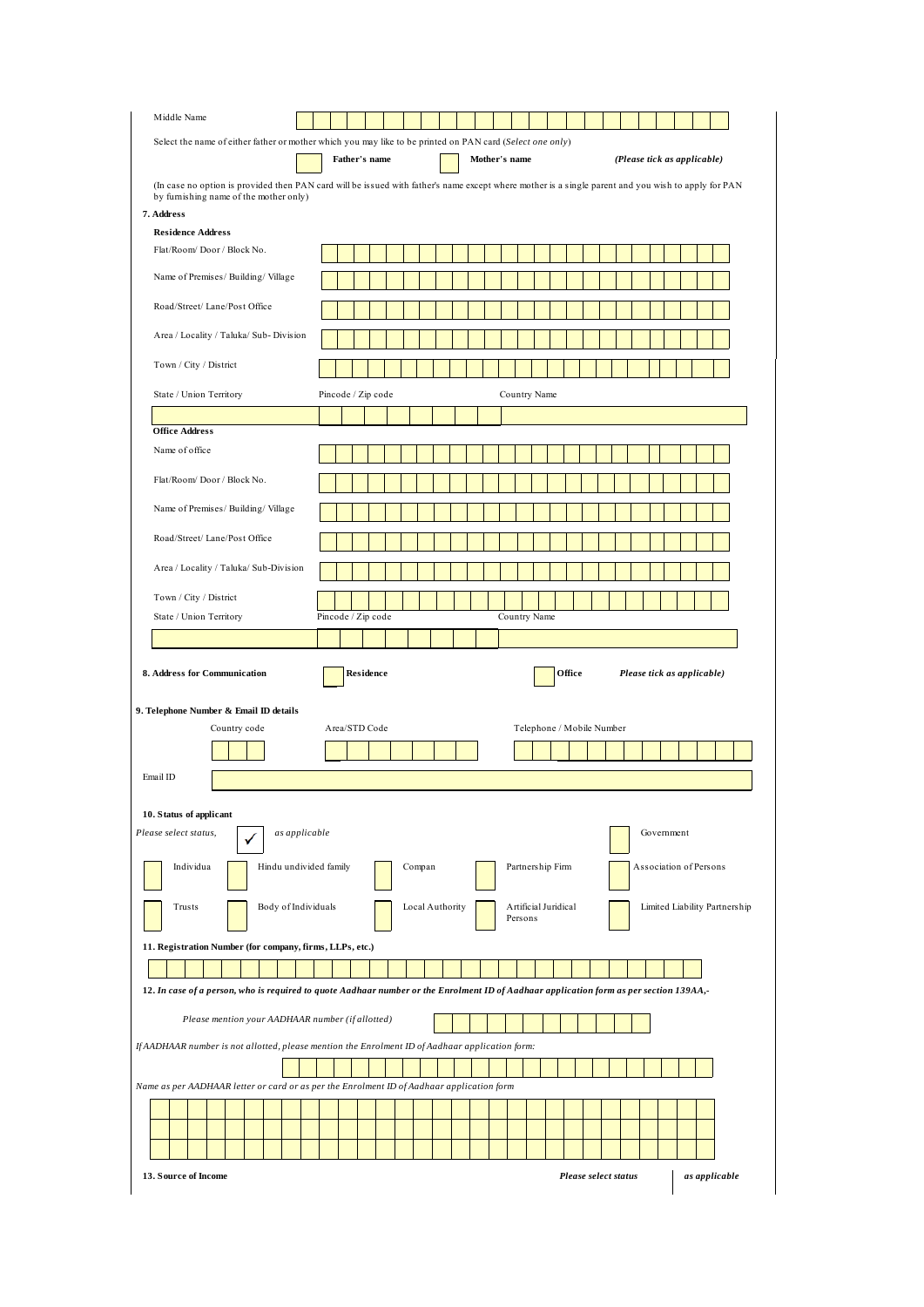| Salary                                                                                                                                                    |      |         |                           | Capital Gains                                                                                                                                             |  |  |  |
|-----------------------------------------------------------------------------------------------------------------------------------------------------------|------|---------|---------------------------|-----------------------------------------------------------------------------------------------------------------------------------------------------------|--|--|--|
| Income from Business / Profession Business/Profession code<br>[For Code: Refer instructions]<br>Income from Other sources                                 |      |         |                           |                                                                                                                                                           |  |  |  |
| Income from House property                                                                                                                                |      |         |                           | No income                                                                                                                                                 |  |  |  |
| 14. Representative Assessee (RA)                                                                                                                          |      |         |                           |                                                                                                                                                           |  |  |  |
| in the column 1-13                                                                                                                                        |      |         |                           | Full name, address of the Representative Assessee, who is assessible under the Income Tax Act in respect of the person, whose particulars have been given |  |  |  |
| Full Name (Full expanded name: initials are not permitted)                                                                                                |      |         |                           |                                                                                                                                                           |  |  |  |
| Please select title,<br>as applicable                                                                                                                     | Shri | Smt.    | Kumari<br>M/s             |                                                                                                                                                           |  |  |  |
| Last Name/Surname                                                                                                                                         |      |         |                           |                                                                                                                                                           |  |  |  |
| <b>First Name</b>                                                                                                                                         |      |         |                           |                                                                                                                                                           |  |  |  |
| Middle Name                                                                                                                                               |      |         |                           |                                                                                                                                                           |  |  |  |
| Address                                                                                                                                                   |      |         |                           |                                                                                                                                                           |  |  |  |
| Flat/Room/Door/Block No.                                                                                                                                  |      |         |                           |                                                                                                                                                           |  |  |  |
| Name of Premises/Building/Village                                                                                                                         |      |         |                           |                                                                                                                                                           |  |  |  |
| Road/Street/ Lane/Post Office                                                                                                                             |      |         |                           |                                                                                                                                                           |  |  |  |
| Area / Locality/Taluka/Sub-Division                                                                                                                       |      |         |                           |                                                                                                                                                           |  |  |  |
| Town/City/District                                                                                                                                        |      |         |                           |                                                                                                                                                           |  |  |  |
| State/Union Territory                                                                                                                                     |      | Pincode |                           |                                                                                                                                                           |  |  |  |
|                                                                                                                                                           |      |         |                           |                                                                                                                                                           |  |  |  |
| 15. Documents submitted as Proof of Identity (POI), Proof of Address (POA) and Prof of date of Birth (POB)                                                |      |         |                           |                                                                                                                                                           |  |  |  |
| I/We have enclosed                                                                                                                                        |      |         | as proof of identity,     |                                                                                                                                                           |  |  |  |
| as proof of address and                                                                                                                                   |      |         | as proof of date of birth |                                                                                                                                                           |  |  |  |
| [Please refer to the instructions (as specified in Rule 114 of I.T. Rules, 1962) for list of mandatory certified documents to be submitted as applicable] |      |         |                           |                                                                                                                                                           |  |  |  |
| 16. I/We<br>the applicant, in the capacity of                                                                                                             |      |         |                           |                                                                                                                                                           |  |  |  |
| do hereby declare that what is stated above is true to the best of my/our information and belief.                                                         |      |         |                           |                                                                                                                                                           |  |  |  |
| Place:<br>D D M M Y Y Y Y                                                                                                                                 |      |         |                           |                                                                                                                                                           |  |  |  |
| Date:                                                                                                                                                     |      |         |                           | Signature/Left Thumb Impression of<br>Applicant (inside the box)                                                                                          |  |  |  |

#### **INSTRUCTIONS FOR FILLING FORM 49A**

- (*a*) Form to be filled legibly in **BLOCK LETTERS** and preferably in **BLACK INK. Form should be filled in English only.**
- (*b*) Each box, wherever provided, should contain only one character (alphabet/number/punctuation sign) leaving a blank box after each word.
- (*c*) 'Individual' applicants should affix two recent colour photographs with white background (size 3.5 cm x 2.5 cm) in the space provided on the form. The photographs should not be stapled or clipped to the form. The clarity of image on PAN card will depend on the quality and clarity of photograph affixed on the form.
- (*d*) Signature/Left hand thumb impression should be provided across the photo affixed on the left side of the form in such a manner that portion of signature/impression is on photo as well as on form.
- (*e*) Signature/Left hand thumb impression should be **within the box** provided on the right side of the form. The signature should not be on the photograph affixed on right side of the form. If there is any mark on this photograph such that it hinders the clear visibility of the face of the applicant, the application will not be accepted.
- (*f*) Thumb impression, if used, should be attested by a Magistrate or a Notary Public or a Gazetted Officer under official seal and stamp.
- (*g*) AO code (Area Code, AO Type, Range Code and AO Number) of the Jurisdictional Assessing Officer must be filled up by the applicant. These details can be obtained from the Income Tax Office or PAN Centre or websites of PAN Service Providers on

#### **www.utiitsl.com or www.tin-nsdl.com**

(*h*) Guidelines for filling the Form 49A: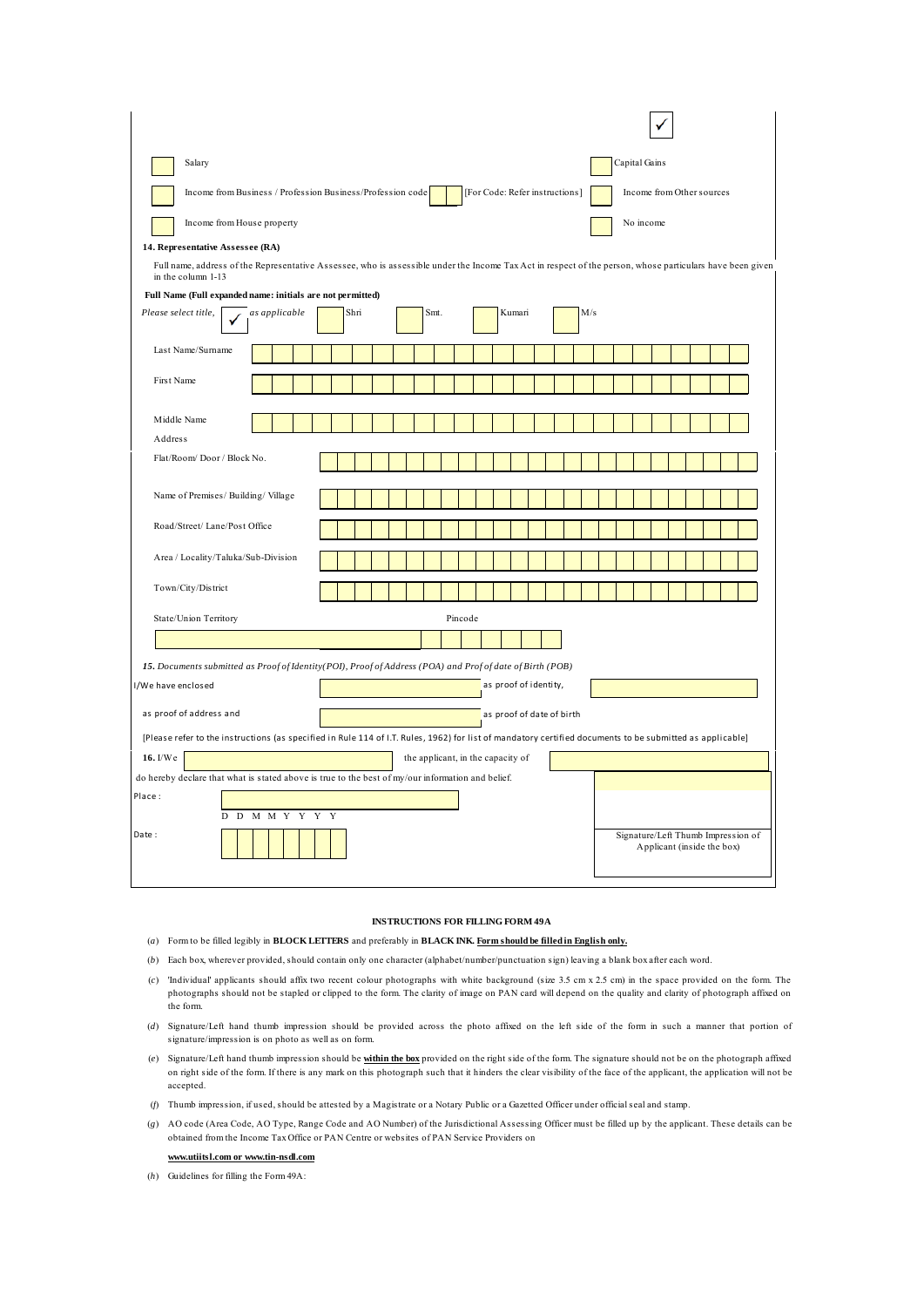| Item     | <b>Item Details</b>                                               |                                                                                                                                                                                                                                                                                                                             | Guidelines for filling the form |         |              |              |              |    |            |    |              |              |   |   |   |   |              |   |   |   |   |   |   |   |  |
|----------|-------------------------------------------------------------------|-----------------------------------------------------------------------------------------------------------------------------------------------------------------------------------------------------------------------------------------------------------------------------------------------------------------------------|---------------------------------|---------|--------------|--------------|--------------|----|------------|----|--------------|--------------|---|---|---|---|--------------|---|---|---|---|---|---|---|--|
| No.<br>1 | <b>Full Name</b>                                                  |                                                                                                                                                                                                                                                                                                                             |                                 |         |              |              |              |    |            |    |              |              |   |   |   |   |              |   |   |   |   |   |   |   |  |
|          |                                                                   | Please select appropriate title.<br>Do not use abbreviations in the First and the Last name/Surname. For example <b>RAVIKANT</b> should be written as :                                                                                                                                                                     |                                 |         |              |              |              |    |            |    |              |              |   |   |   |   |              |   |   |   |   |   |   |   |  |
|          |                                                                   | <b>Last Name/Surname</b>                                                                                                                                                                                                                                                                                                    | R                               | A       | V            |              | K            | A  | N          | IT |              |              |   |   |   |   |              |   |   |   |   |   |   |   |  |
|          |                                                                   | <b>First Name</b>                                                                                                                                                                                                                                                                                                           |                                 |         |              |              |              |    |            |    |              |              |   |   |   |   |              |   |   |   |   |   |   |   |  |
|          |                                                                   |                                                                                                                                                                                                                                                                                                                             |                                 |         |              |              |              |    |            |    |              |              |   |   |   |   |              |   |   |   |   |   |   |   |  |
|          |                                                                   | <b>Middle Name</b>                                                                                                                                                                                                                                                                                                          |                                 |         |              |              |              |    |            |    |              |              |   |   |   |   |              |   |   |   |   |   |   |   |  |
|          |                                                                   | For example SURESH SARDA should be written as :                                                                                                                                                                                                                                                                             |                                 |         |              |              |              |    |            |    |              |              |   |   |   |   |              |   |   |   |   |   |   |   |  |
|          |                                                                   | <b>Last Name/Surname</b>                                                                                                                                                                                                                                                                                                    |                                 | А       | R            | D            | А            |    |            |    |              |              |   |   |   |   |              |   |   |   |   |   |   |   |  |
|          |                                                                   | <b>First Name</b>                                                                                                                                                                                                                                                                                                           |                                 | U       | R            | E            | S            | H  |            |    |              |              |   |   |   |   |              |   |   |   |   |   |   |   |  |
|          |                                                                   | <b>Middle Name</b>                                                                                                                                                                                                                                                                                                          |                                 |         |              |              |              |    |            |    |              |              |   |   |   |   |              |   |   |   |   |   |   |   |  |
|          |                                                                   | For example POONAM RAVINARAYAN should be written as:                                                                                                                                                                                                                                                                        |                                 |         |              |              |              |    |            |    |              |              |   |   |   |   |              |   |   |   |   |   |   |   |  |
|          |                                                                   | <b>Last Name/Surname</b>                                                                                                                                                                                                                                                                                                    | N                               | A       | $\mathbb{R}$ | $\mathbf{A}$ | Y            | A  | N          |    |              |              |   |   |   |   |              |   |   |   |   |   |   |   |  |
|          |                                                                   | <b>First Name</b>                                                                                                                                                                                                                                                                                                           | P                               | O       | $\circ$      | N            | A            | M  |            |    |              |              |   |   |   |   |              |   |   |   |   |   |   |   |  |
|          |                                                                   | <b>Middle Name</b>                                                                                                                                                                                                                                                                                                          | R                               | A       | V            |              |              |    |            |    |              |              |   |   |   |   |              |   |   |   |   |   |   |   |  |
|          |                                                                   | For example SATYAM VENKAT M. K. RAO should be written as :                                                                                                                                                                                                                                                                  |                                 |         |              |              |              |    |            |    |              |              |   |   |   |   |              |   |   |   |   |   |   |   |  |
|          |                                                                   | <b>Last Name/Surname</b>                                                                                                                                                                                                                                                                                                    | R                               | А       | Ю            |              |              |    |            |    |              |              |   |   |   |   |              |   |   |   |   |   |   |   |  |
|          |                                                                   | <b>First Name</b>                                                                                                                                                                                                                                                                                                           | S                               | А       | T            | Y            | $\mathbf{A}$ | M  |            |    |              |              |   |   |   |   |              |   |   |   |   |   |   |   |  |
|          |                                                                   | <b>Middle Name</b>                                                                                                                                                                                                                                                                                                          | V                               | E       | N            | K            | A            | IT |            | M  |              | K            |   |   |   |   |              |   |   |   |   |   |   |   |  |
|          |                                                                   |                                                                                                                                                                                                                                                                                                                             |                                 |         |              |              |              |    |            |    |              |              |   |   |   |   |              |   |   |   |   |   |   |   |  |
|          |                                                                   |                                                                                                                                                                                                                                                                                                                             |                                 |         |              |              |              |    |            |    |              |              |   |   |   |   |              |   |   |   |   |   |   |   |  |
|          |                                                                   | For example M. S. KANDAS WAMY (MADURAI SOMASUNDRAM KANDAS WAMY) should be written as :                                                                                                                                                                                                                                      |                                 |         |              |              |              |    |            |    |              |              |   |   |   |   |              |   |   |   |   |   |   |   |  |
|          |                                                                   | <b>Last Name/Surname</b>                                                                                                                                                                                                                                                                                                    | K                               | A       | N            | D            | $\mathbf{A}$ | S  | W A        |    | M Y          |              |   |   |   |   |              |   |   |   |   |   |   |   |  |
|          |                                                                   | <b>First Name</b>                                                                                                                                                                                                                                                                                                           | М                               | A       | D            | U            | R            | A  | Ш          |    |              |              |   |   |   |   |              |   |   |   |   |   |   |   |  |
|          |                                                                   | <b>Middle Name</b>                                                                                                                                                                                                                                                                                                          | S                               | $\circ$ | M            | $\mathbf{A}$ | S            | U  | $_{\rm N}$ | D  | $\mathbb{R}$ | $\mathbf{A}$ | M |   |   |   |              |   |   |   |   |   |   |   |  |
|          |                                                                   | Applicants other than 'Individuals' may ignore above instructions.                                                                                                                                                                                                                                                          |                                 |         |              |              |              |    |            |    |              |              |   |   |   |   |              |   |   |   |   |   |   |   |  |
|          |                                                                   | Non-Individuals should write their full name starting from the frst block of Last Name/Surname. If the name is longer than the<br>space provided for the last name, it can be continued in the space provided for First and Middle Name.<br>For example XYZ DATA CORPORATION (INDIA) PRIVATE LIMITED should be written as : |                                 |         |              |              |              |    |            |    |              |              |   |   |   |   |              |   |   |   |   |   |   |   |  |
|          |                                                                   |                                                                                                                                                                                                                                                                                                                             |                                 |         |              |              |              |    |            |    |              |              |   |   |   |   |              |   |   |   |   |   |   |   |  |
|          |                                                                   | <b>Last Name/Surname</b>                                                                                                                                                                                                                                                                                                    | X                               | Y       | Z            |              | D            | A  | T          | A  |              | С            | О | R | P | О | $\mathbb{R}$ | A | T | O | N |   |   |   |  |
|          |                                                                   | <b>First Name</b>                                                                                                                                                                                                                                                                                                           |                                 |         | N            | $\mathbf{D}$ |              | А  |            |    | P            | $\mathbb R$  |   | V | A | T | E            |   |   | М |   | T | Е | D |  |
|          |                                                                   | <b>Middle Name</b>                                                                                                                                                                                                                                                                                                          |                                 |         |              |              |              |    |            |    |              |              |   |   |   |   |              |   |   |   |   |   |   |   |  |
|          |                                                                   |                                                                                                                                                                                                                                                                                                                             |                                 |         |              |              |              |    |            |    |              |              |   |   |   |   |              |   |   |   |   |   |   |   |  |
|          |                                                                   | For example MANOJ MAFATLAL DAVE (HUF) should be written as :                                                                                                                                                                                                                                                                |                                 |         |              |              |              |    |            |    |              |              |   |   |   |   |              |   |   |   |   |   |   |   |  |
|          |                                                                   | <b>Last Name/Surname</b>                                                                                                                                                                                                                                                                                                    | M                               | А       | N            | Ю            |              |    | М          | A  |              | A            |   |   | А |   |              |   |   |   |   |   | Н | U |  |
|          |                                                                   | <b>First Name</b>                                                                                                                                                                                                                                                                                                           |                                 |         |              |              |              |    |            |    |              |              |   |   |   |   |              |   |   |   |   |   |   |   |  |
|          |                                                                   | <b>Middle Name</b>                                                                                                                                                                                                                                                                                                          |                                 |         |              |              |              |    |            |    |              |              |   |   |   |   |              |   |   |   |   |   |   |   |  |
|          |                                                                   | In case of Company, the name should be provided without any abbreviations. For example, different variations of 'Private Limited'                                                                                                                                                                                           |                                 |         |              |              |              |    |            |    |              |              |   |   |   |   |              |   |   |   |   |   |   |   |  |
|          |                                                                   | viz. Pvt. Ltd, Private Ltd, Pvt. Limited, P Ltd, P. Ltd., P. Ltd are not allowed. It should be 'Private Limited' only.<br>In case of sole proprietorship concern, the proprietor should apply for PAN in his/her own name.                                                                                                  |                                 |         |              |              |              |    |            |    |              |              |   |   |   |   |              |   |   |   |   |   |   |   |  |
|          |                                                                   |                                                                                                                                                                                                                                                                                                                             |                                 |         |              |              |              |    |            |    |              |              |   |   |   |   |              |   |   |   |   |   |   |   |  |
|          |                                                                   | Name should not be prefixed with any title such as Shri, Smt, Kumari, Dr., Major, M/s etc.                                                                                                                                                                                                                                  |                                 |         |              |              |              |    |            |    |              |              |   |   |   |   |              |   |   |   |   |   |   |   |  |
| 2        | Abbreviation of the full<br>name to be printed on<br>the PAN card | Individual applicants should provide full/abbreviated name to be printed on the PAN card. Name, if abbreviated, should<br>necessarily contain the last name. For example: SATYAM VENKAT M. K. RAO which is written in the Name field as:                                                                                    |                                 |         |              |              |              |    |            |    |              |              |   |   |   |   |              |   |   |   |   |   |   |   |  |
|          |                                                                   | Last Name/Surname                                                                                                                                                                                                                                                                                                           | R                               | A       | $\circ$      |              |              |    |            |    |              |              |   |   |   |   |              |   |   |   |   |   |   |   |  |
|          |                                                                   | <b>First Name</b>                                                                                                                                                                                                                                                                                                           | S                               | A       | T            | Y            | A            | M  |            |    |              |              |   |   |   |   |              |   |   |   |   |   |   |   |  |
|          |                                                                   | <b>Middle Name</b>                                                                                                                                                                                                                                                                                                          | V                               | E       | N            | K            | A            | IT |            | M  |              | K            |   |   |   |   |              |   |   |   |   |   |   |   |  |
|          |                                                                   |                                                                                                                                                                                                                                                                                                                             |                                 |         |              |              |              |    |            |    |              |              |   |   |   |   |              |   |   |   |   |   |   |   |  |
|          |                                                                   | Can be written as in 'Name to be printed on the PAN Card' column as :                                                                                                                                                                                                                                                       |                                 |         |              |              |              |    |            |    |              |              |   |   |   |   |              |   |   |   |   |   |   |   |  |
|          |                                                                   | SATYAM VENKAT M. K. RAO or S. V. M. K. RAO or SATYAM V. M. K. RAO                                                                                                                                                                                                                                                           |                                 |         |              |              |              |    |            |    |              |              |   |   |   |   |              |   |   |   |   |   |   |   |  |
| 3        |                                                                   | For non individual applicants, this should be same as last name field in Item No. 1 above.<br>If applicant selects 'Yes', then it is mandatory to provide details of the other name. Instructions in Item No. 1 with respect to name                                                                                        |                                 |         |              |              |              |    |            |    |              |              |   |   |   |   |              |   |   |   |   |   |   |   |  |
|          | Have you ever been<br>known by any other<br>name?                 | apply here. Title should be similar to the title mentioned in item No. 1.                                                                                                                                                                                                                                                   |                                 |         |              |              |              |    |            |    |              |              |   |   |   |   |              |   |   |   |   |   |   |   |  |
| 4        | Gender                                                            | This field is mandatory for Individuals. Field should be left blank in case of other applicants.                                                                                                                                                                                                                            |                                 |         |              |              |              |    |            |    |              |              |   |   |   |   |              |   |   |   |   |   |   |   |  |
| 5        | Date of Birth/                                                    | Date cannot be a future date. Date: 2nd August 1975 should be written as:                                                                                                                                                                                                                                                   |                                 |         |              |              |              |    |            |    |              |              |   |   |   |   |              |   |   |   |   |   |   |   |  |
|          |                                                                   |                                                                                                                                                                                                                                                                                                                             |                                 |         |              |              |              |    |            |    |              |              |   |   |   |   |              |   |   |   |   |   |   |   |  |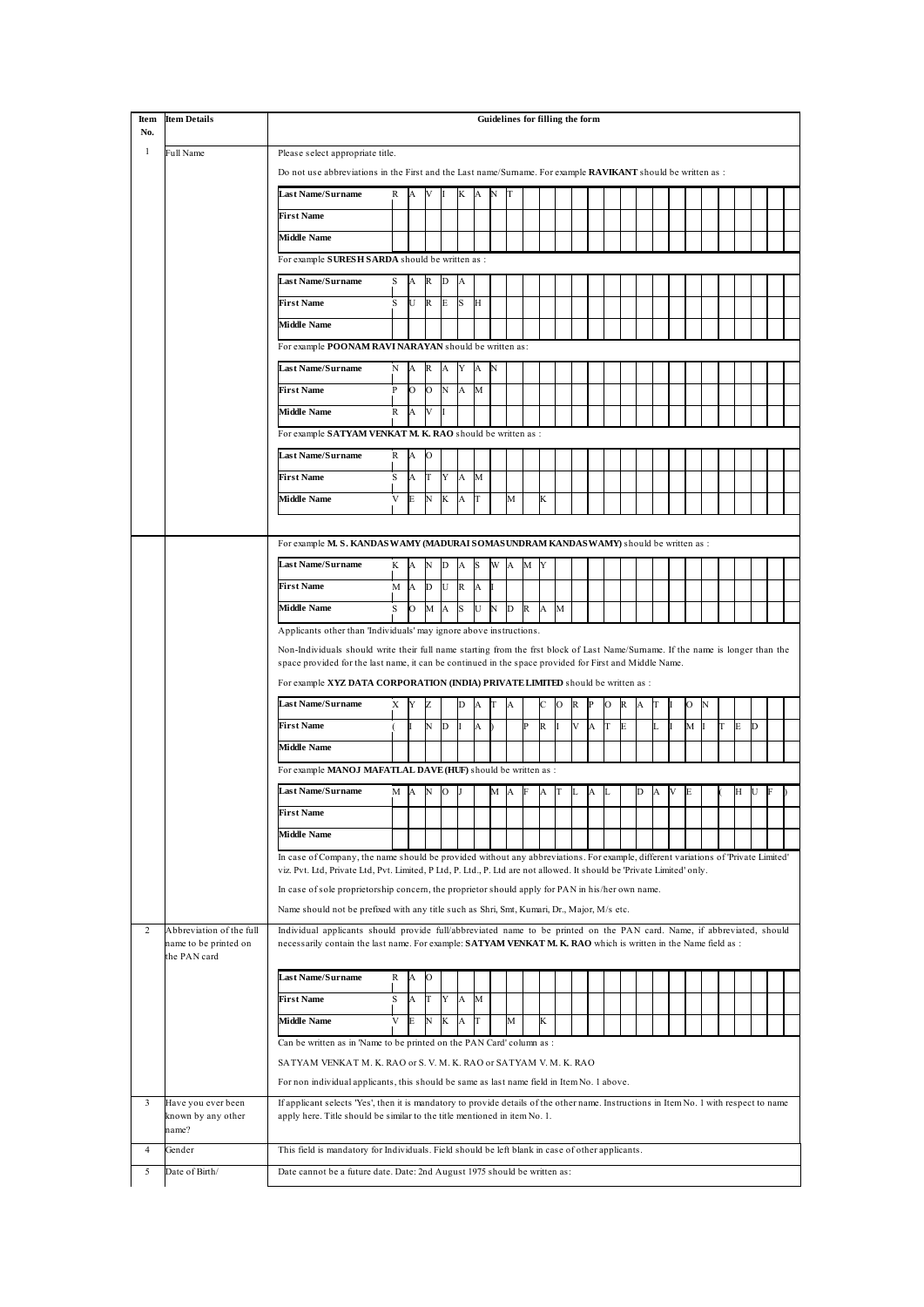|    | Incorporation/                                                               | D                                                                                                                  | D                                                                                                                                                                              | М | M                                 | Y | Y |        |          |                                              |                                                                                                                                                                                                                                                                                                                                                                                     |  |
|----|------------------------------------------------------------------------------|--------------------------------------------------------------------------------------------------------------------|--------------------------------------------------------------------------------------------------------------------------------------------------------------------------------|---|-----------------------------------|---|---|--------|----------|----------------------------------------------|-------------------------------------------------------------------------------------------------------------------------------------------------------------------------------------------------------------------------------------------------------------------------------------------------------------------------------------------------------------------------------------|--|
|    | Agreement/Partnership                                                        | $\boldsymbol{0}$                                                                                                   | 2                                                                                                                                                                              |   |                                   |   | 9 |        |          |                                              |                                                                                                                                                                                                                                                                                                                                                                                     |  |
|    | or Trust Deed/Formation<br>of Body of Individuals/<br>Association of Persons | 01-01-0001 where the date of creation is not available.                                                            |                                                                                                                                                                                |   |                                   |   |   |        |          |                                              | Relevant date for different categories of applicants is: Individual: Actual Date of Birth; Company: Date of Incorporation;<br>Association of Persons: Date of formation/creation; Trusts: Date of creation of Trust Deed; Partnership Firms: Date of<br>Partnership Deed; LLPs: Date of Incorporation/Registration; HUFs: Date of creation of HUF and for ancestral HUF date can be |  |
| 6  | Details of Parents                                                           | Instructions in Item No.1 with respect to name apply here.                                                         |                                                                                                                                                                                |   |                                   |   |   |        |          |                                              |                                                                                                                                                                                                                                                                                                                                                                                     |  |
|    | (Applicable to<br>Individuals only)                                          | father's name and not husband's name.                                                                              |                                                                                                                                                                                |   |                                   |   |   |        |          |                                              | Father's Name: It is mandatory for Individual applicants to provide father's name. Married woman applicant should also give                                                                                                                                                                                                                                                         |  |
|    |                                                                              | Mother's Name: This is an optional field.                                                                          |                                                                                                                                                                                |   |                                   |   |   |        |          |                                              | Appropriate flag should be selected to indicate the name (out of the father's name and mother's name given in the form) to be                                                                                                                                                                                                                                                       |  |
|    |                                                                              | printed on the PAN card.                                                                                           |                                                                                                                                                                                |   |                                   |   |   |        |          |                                              |                                                                                                                                                                                                                                                                                                                                                                                     |  |
|    |                                                                              |                                                                                                                    |                                                                                                                                                                                |   |                                   |   |   |        |          |                                              | If none of the option is selected, then father's name shall be considered for printing on the PAN card.                                                                                                                                                                                                                                                                             |  |
| 7  | Address -Residence and<br>office                                             | leave this field blank.<br>O - Office Address:                                                                     |                                                                                                                                                                                |   |                                   |   |   |        |          |                                              | R - Residence Address: For Individuals, HUF, AOP, BOI or AJP, residential address is mandatory. Other applicants should                                                                                                                                                                                                                                                             |  |
|    |                                                                              |                                                                                                                    |                                                                                                                                                                                |   |                                   |   |   |        |          |                                              | (1) Name of Office and address to be mentioned in case of individuals having source of income as salary or                                                                                                                                                                                                                                                                          |  |
|    |                                                                              |                                                                                                                    | Business/profession[Item No.13].                                                                                                                                               |   |                                   |   |   |        |          |                                              |                                                                                                                                                                                                                                                                                                                                                                                     |  |
|    |                                                                              |                                                                                                                    | mandatory.                                                                                                                                                                     |   |                                   |   |   |        |          |                                              | (2) In case of Firm, LLP, Company, Local Authority and Trust, name of office and complete address of office is                                                                                                                                                                                                                                                                      |  |
|    |                                                                              |                                                                                                                    |                                                                                                                                                                                |   |                                   |   |   |        |          |                                              | For all categories of applicants, it is necessary to mention complete address and the details of Town/City/District,                                                                                                                                                                                                                                                                |  |
|    |                                                                              |                                                                                                                    | State/Union Territory and PINCODE are mandatory.<br>In case, a foreign address is provided then it is mandatory to provide Country Name along with ZIP Code of the<br>country. |   |                                   |   |   |        |          |                                              |                                                                                                                                                                                                                                                                                                                                                                                     |  |
| 8  | Address for<br>communication                                                 |                                                                                                                    |                                                                                                                                                                                |   |                                   |   |   |        |          |                                              | Individuals/HUFs/AOP/BOI/AJP may indicate either 'Residence' or 'Office' and other applicants should necessarily indicate<br>'Office' as the Address for Communication. All communications will be sent at the address indicated in this field.                                                                                                                                     |  |
| 9  | Telephone Number and E<br>mail ID                                            |                                                                                                                    | (1) Telephone number should include country code (ISD code) and STD code or Mobile No. should include Country code (ISD<br>Code). For example :                                |   |                                   |   |   |        |          |                                              |                                                                                                                                                                                                                                                                                                                                                                                     |  |
|    |                                                                              |                                                                                                                    | $(i)$ Telephone number 23555705 of Delhi should be written as                                                                                                                  |   |                                   |   |   |        |          |                                              |                                                                                                                                                                                                                                                                                                                                                                                     |  |
|    |                                                                              |                                                                                                                    | Country code                                                                                                                                                                   |   | STD Code                          |   |   |        |          |                                              | Telephone Number/Mobile number                                                                                                                                                                                                                                                                                                                                                      |  |
|    |                                                                              | Where '91' is the country code of India and 11 is the STD Code of Delhi.                                           | 9<br>1                                                                                                                                                                         |   | 1<br>1                            |   |   | 2<br>3 | 5        | 5                                            | 5<br>7<br>$\mathbf{0}$<br>5                                                                                                                                                                                                                                                                                                                                                         |  |
|    |                                                                              | (ii) Mobile number 9102511111 of India should be written as                                                        |                                                                                                                                                                                |   |                                   |   |   |        |          |                                              |                                                                                                                                                                                                                                                                                                                                                                                     |  |
|    |                                                                              |                                                                                                                    | Country code                                                                                                                                                                   |   | STD Code                          |   |   |        |          |                                              | Telephone Number/Mobile number                                                                                                                                                                                                                                                                                                                                                      |  |
|    |                                                                              | Where '91' is the country code of India.                                                                           | 9                                                                                                                                                                              |   |                                   |   |   | 9<br>1 | 0        | 2                                            | 5<br>1<br>1<br>$\mathbf{1}$<br>1<br>1                                                                                                                                                                                                                                                                                                                                               |  |
|    |                                                                              |                                                                                                                    |                                                                                                                                                                                |   |                                   |   |   |        |          |                                              | (2) It is mandatory for the applicants to mention either their "Telephone number" or valid "e-mail id" so that they can be<br>contacted in case of any discrepancy in the application and/or for receiving PAN through e-mail.                                                                                                                                                      |  |
|    |                                                                              |                                                                                                                    |                                                                                                                                                                                |   |                                   |   |   |        |          |                                              | (3) Application status updates are sent using the SMS facility on the mobile numbers mentioned in the application form.                                                                                                                                                                                                                                                             |  |
| 10 | Status of Applicant                                                          | status.                                                                                                            |                                                                                                                                                                                |   |                                   |   |   |        |          |                                              | This field is mandatory for all categories of applicants. In case of 'Limited Liability Partnership', the PAN will be allotted in 'Firm'                                                                                                                                                                                                                                            |  |
| 11 | Registration number                                                          | Authority.                                                                                                         |                                                                                                                                                                                |   |                                   |   |   |        |          |                                              | Not applicable to Individuals and HUFs. Mandatory for 'Company'. Company should mention registration number issued by the<br>Registrar of Companies. Other applicants may mention registration number issued by any State or Central Government                                                                                                                                     |  |
| 12 | In case of citizen of India                                                  |                                                                                                                    |                                                                                                                                                                                |   |                                   |   |   |        |          |                                              | Aadhaar Number, if allotted, has to be quoted (supported by copy of AADJAAR letter/card)                                                                                                                                                                                                                                                                                            |  |
| 13 | Source of Income                                                             | the table given below to select the business/profession code:                                                      |                                                                                                                                                                                |   |                                   |   |   |        |          |                                              | It is mandatory to indicate at least one of the sources of incomes, as mentioned in the form. In case, the income from<br>Business/profession is selected by the applicant then an appropriate business/profession code should be mentioned. Please refer                                                                                                                           |  |
|    |                                                                              | Code                                                                                                               | <b>Business/Profession</b>                                                                                                                                                     |   |                                   |   |   |        | Code     |                                              | <b>Business/Profession</b>                                                                                                                                                                                                                                                                                                                                                          |  |
|    |                                                                              | 01                                                                                                                 |                                                                                                                                                                                |   | Medical Profession and Business   |   |   |        | 11       |                                              | Films, TV and such other entertainment                                                                                                                                                                                                                                                                                                                                              |  |
|    |                                                                              | 02                                                                                                                 | Engineering                                                                                                                                                                    |   |                                   |   |   |        | 12       |                                              | Information Technology                                                                                                                                                                                                                                                                                                                                                              |  |
|    |                                                                              | 13<br>03<br>Architecture<br>Builders and Developers<br>14<br>04<br>Chartered Accountant/Accountancy<br>Sub-Brokers |                                                                                                                                                                                |   |                                   |   |   |        |          |                                              |                                                                                                                                                                                                                                                                                                                                                                                     |  |
|    |                                                                              |                                                                                                                    |                                                                                                                                                                                |   |                                   |   |   |        |          | Members of Stock Exchange, Share Brokers and |                                                                                                                                                                                                                                                                                                                                                                                     |  |
|    |                                                                              | 05                                                                                                                 | Interior Decoration                                                                                                                                                            |   |                                   |   |   |        | 15       |                                              | Performing Arts and Yatra                                                                                                                                                                                                                                                                                                                                                           |  |
|    |                                                                              | 06<br>07                                                                                                           |                                                                                                                                                                                |   | Technical Consultancy             |   |   |        | 16<br>17 |                                              | Operation of Ships, Hovercraft, Aircrafts or Helicopters                                                                                                                                                                                                                                                                                                                            |  |
|    |                                                                              |                                                                                                                    | Company Secretary                                                                                                                                                              |   |                                   |   |   |        |          |                                              | Plying Taxis, Lorries, Trucks, Buses or other Commercial<br>Vehicles                                                                                                                                                                                                                                                                                                                |  |
|    |                                                                              | 08                                                                                                                 |                                                                                                                                                                                |   | Legal Practitioner and Solicitors |   |   |        | 18       |                                              | Ownership of Horses or Jockeys                                                                                                                                                                                                                                                                                                                                                      |  |
|    |                                                                              | 09                                                                                                                 |                                                                                                                                                                                |   | Government Contractors            |   |   |        | 19       |                                              | Cinema Halls and Other Theatres                                                                                                                                                                                                                                                                                                                                                     |  |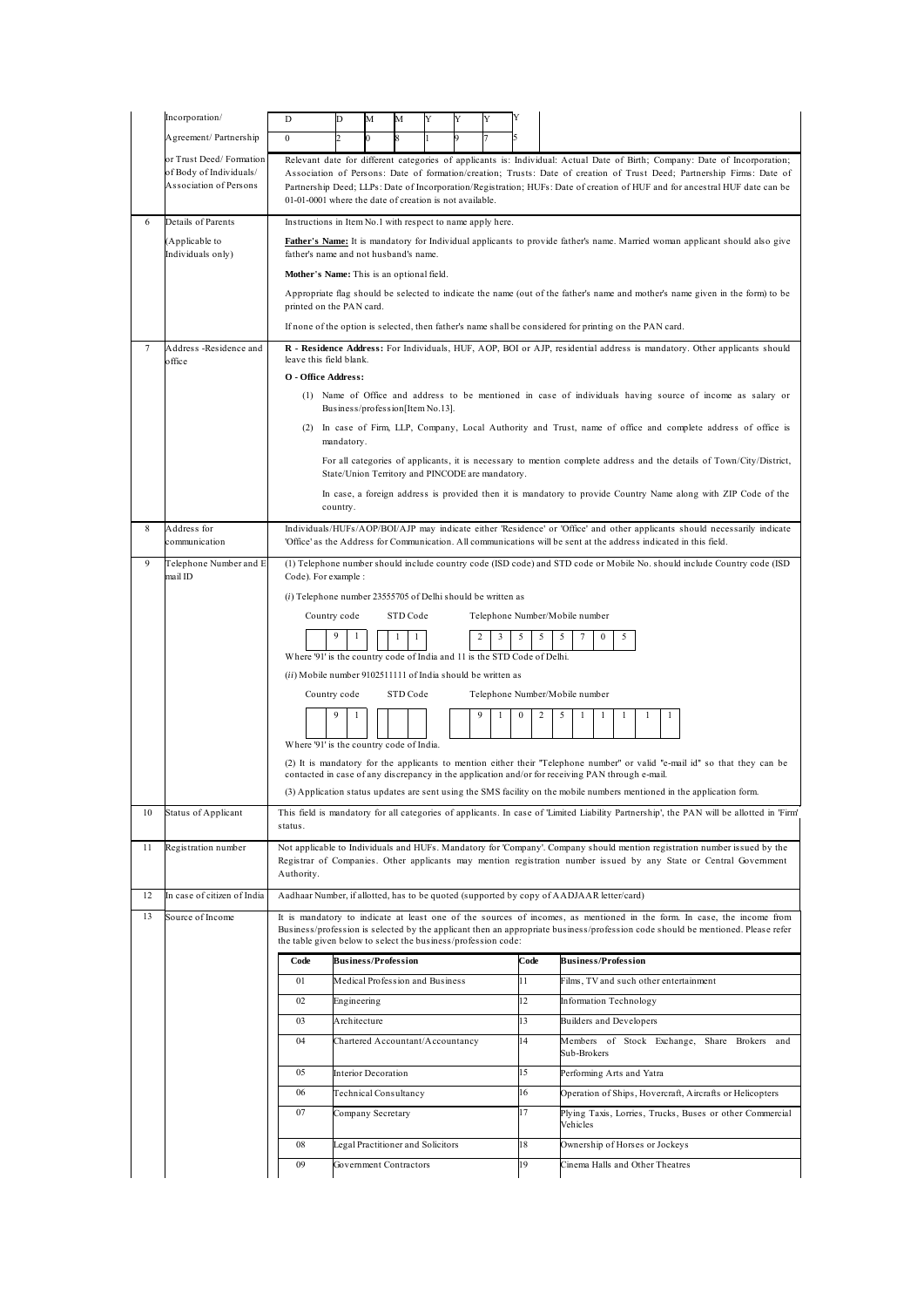|    |                                                                                 | 20<br>10<br>Others<br>Insurance Agency                                                                                                                                                                                                                                                                                                                                                                                                                                                                                                                                                                                                                                                                                                                                                                                                                     |
|----|---------------------------------------------------------------------------------|------------------------------------------------------------------------------------------------------------------------------------------------------------------------------------------------------------------------------------------------------------------------------------------------------------------------------------------------------------------------------------------------------------------------------------------------------------------------------------------------------------------------------------------------------------------------------------------------------------------------------------------------------------------------------------------------------------------------------------------------------------------------------------------------------------------------------------------------------------|
|    |                                                                                 |                                                                                                                                                                                                                                                                                                                                                                                                                                                                                                                                                                                                                                                                                                                                                                                                                                                            |
| 14 | Name and address of<br>Representative Assessee                                  | Section 160 of Income Tax Act, 1961 provides that any 'specified person' (assessee) can be represented through Representative<br>Assessee. Therefore, this column should be filled in by representative assessee only as specified in Section 160 of the Income-tax<br>Act, 1961, such as, an agent of the non-resident, guardian or manager of a minor, lunatic or idiot, Court of Wards, Administrator<br>General, Official Trustee, receiver, manager, trustee of a Trust including Wakf.<br>This field will contain particulars of the Representative Assessee. This field is mandatory if applicant is minor, deceased, idiot,<br>lunatic or mentally retarded. Column 1 to 13 will contain details of person on whose behalf this application is submitted.<br>Proof of Identity and Proof of address are also required for representative assessee. |
| 15 | Proof of Identity, Proof<br>of Address and Proof of<br>Date of Birth documents. | It is <b>mandatory</b> to attach proof of identity, proof of address and proof of date of birth with PAN application. <b>Documents should be</b><br>in the name of applicant. List of documents which will serve as proof of identity, address and date of birth for each status of<br>applicant is as given below:                                                                                                                                                                                                                                                                                                                                                                                                                                                                                                                                        |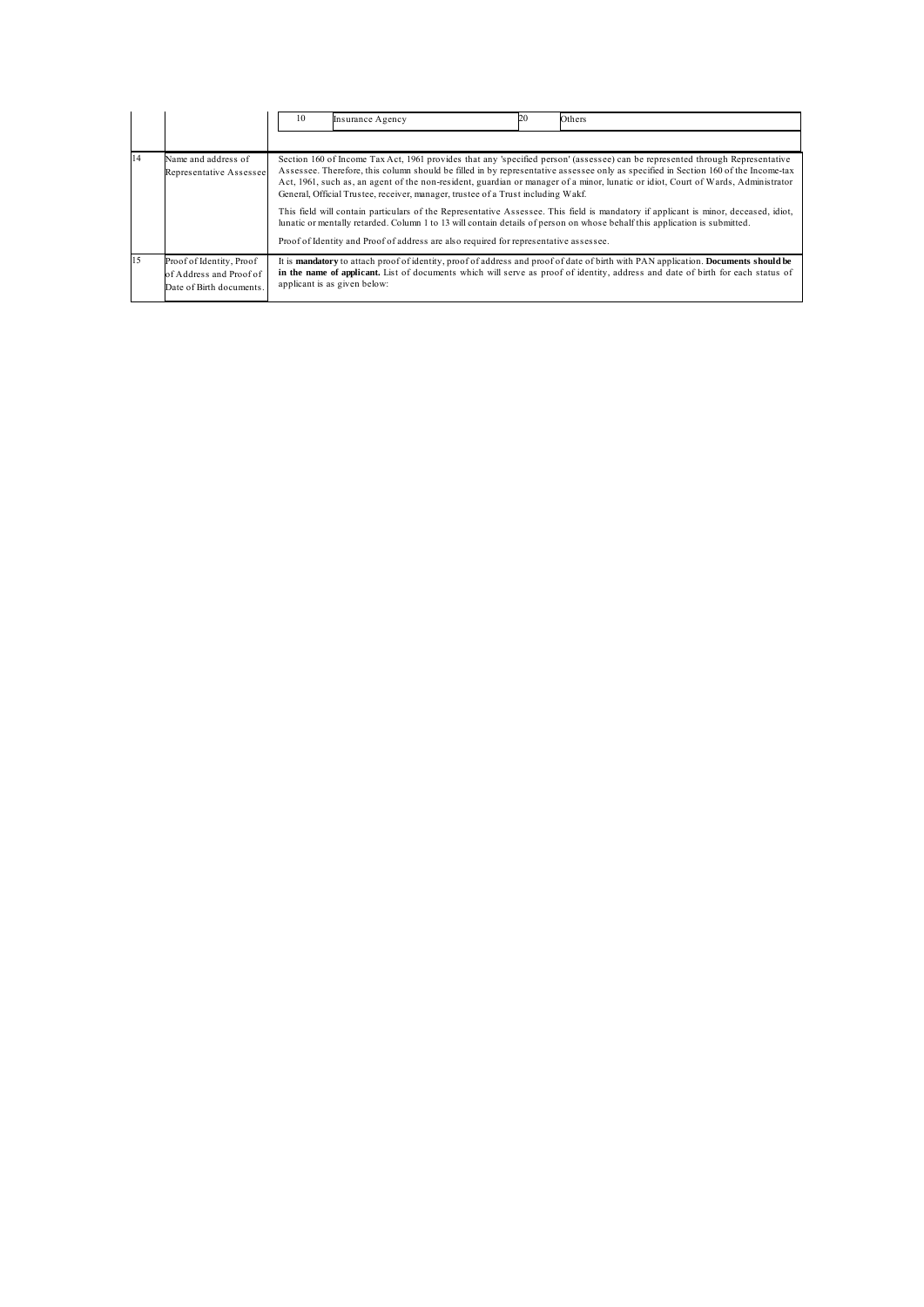|             | Documents acceptable as proof of identity, address and date of birth as per Rule 114 of Income Tax Rules, 1962                                                                                                                                                                                                                                                                                                                                                                                                                                          |                                                                                                                                                                                                                                                                                                                                                         |                                                                                                                                                                      |
|-------------|---------------------------------------------------------------------------------------------------------------------------------------------------------------------------------------------------------------------------------------------------------------------------------------------------------------------------------------------------------------------------------------------------------------------------------------------------------------------------------------------------------------------------------------------------------|---------------------------------------------------------------------------------------------------------------------------------------------------------------------------------------------------------------------------------------------------------------------------------------------------------------------------------------------------------|----------------------------------------------------------------------------------------------------------------------------------------------------------------------|
|             | <b>Proof of Identity</b>                                                                                                                                                                                                                                                                                                                                                                                                                                                                                                                                | <b>Proof of Address</b>                                                                                                                                                                                                                                                                                                                                 | Proof of date of birth                                                                                                                                               |
|             | Indian Citizens (including those located outside India)                                                                                                                                                                                                                                                                                                                                                                                                                                                                                                 |                                                                                                                                                                                                                                                                                                                                                         |                                                                                                                                                                      |
|             | Individuals & HUF                                                                                                                                                                                                                                                                                                                                                                                                                                                                                                                                       |                                                                                                                                                                                                                                                                                                                                                         |                                                                                                                                                                      |
| (i) Copy of |                                                                                                                                                                                                                                                                                                                                                                                                                                                                                                                                                         | (i) Copy of                                                                                                                                                                                                                                                                                                                                             | Copy of the following documents if they bear the                                                                                                                     |
| a.          | Aadhaar Card issued by the Unique<br>Identification Authority of India; or                                                                                                                                                                                                                                                                                                                                                                                                                                                                              | Aadhaar Card issued by the Unique<br>a.<br>Identification Authority of India; or                                                                                                                                                                                                                                                                        | name, date, month and year of birth of the<br>applicant, namely:-                                                                                                    |
| b.          | Elector's photo identity card; or                                                                                                                                                                                                                                                                                                                                                                                                                                                                                                                       | Elector's photo identity card; or<br>b.                                                                                                                                                                                                                                                                                                                 | Aadhaar Card issued by the Unique<br>a.<br>Identification Authority of India, or                                                                                     |
| c.          | Driving License; or                                                                                                                                                                                                                                                                                                                                                                                                                                                                                                                                     | Driving License; or<br>$c_{-}$                                                                                                                                                                                                                                                                                                                          | Elector's photo identity card: or<br>b.                                                                                                                              |
| d.          | Passport; or                                                                                                                                                                                                                                                                                                                                                                                                                                                                                                                                            | Passport; or<br>d.                                                                                                                                                                                                                                                                                                                                      | Driving License; or<br>c.                                                                                                                                            |
| e.          | Ration card having photograph of the                                                                                                                                                                                                                                                                                                                                                                                                                                                                                                                    | Passport of the spouse; or<br>e.                                                                                                                                                                                                                                                                                                                        | Passport; or<br>d.                                                                                                                                                   |
| f.          | applicant; or<br>Arm's license; or                                                                                                                                                                                                                                                                                                                                                                                                                                                                                                                      | f.<br>Post office passbook having address of<br>the applicant; or                                                                                                                                                                                                                                                                                       | Matriculation Certificate or Mark Sheet of<br>recognized board; or                                                                                                   |
| g.          | Photo identity card issued by the Central                                                                                                                                                                                                                                                                                                                                                                                                                                                                                                               | Latest property tax assessment order; or<br>g.                                                                                                                                                                                                                                                                                                          | Birth Certificate issued by the Municipal<br>f.                                                                                                                      |
|             | Government or State Government or<br>Public Sector Undertaking; or                                                                                                                                                                                                                                                                                                                                                                                                                                                                                      | Domicile Certificate issued by the<br>h<br>Government; or                                                                                                                                                                                                                                                                                               | Authority or any office authorized to<br>issue Birth and Death Certificate by the                                                                                    |
| i.          | h. Pensioner card having photograph of the<br>applicant; or<br>Central Government Health Service                                                                                                                                                                                                                                                                                                                                                                                                                                                        | i. Allotment letter of accommodation issued<br>by Central or State Government of not<br>more than three years old; or                                                                                                                                                                                                                                   | Registrar of Birth and Death or the Indian<br>Consulate as defined in clause (d) of<br>sub-section (1) of section 2 of the<br>Citizenship Act. 1955 (57 of 1955); or |
|             | Scheme<br>Card<br>or<br>Ex-Servicemen<br>Contributory Health Scheme photo card;                                                                                                                                                                                                                                                                                                                                                                                                                                                                         | Property Registration Document; or<br>i.                                                                                                                                                                                                                                                                                                                | Photo identity card issued by the Central<br>g.                                                                                                                      |
|             | or<br>(ii) Certificate of identity in Original signed by a                                                                                                                                                                                                                                                                                                                                                                                                                                                                                              | (ii) Copy of following documents of not more than<br>three months old                                                                                                                                                                                                                                                                                   | Government or State Government or<br>Public Sector Undertaking or State Public                                                                                       |
|             | Member of Parliament or Member of Legislative                                                                                                                                                                                                                                                                                                                                                                                                                                                                                                           | (a) Electricity Bill; or                                                                                                                                                                                                                                                                                                                                | Sector Undertaking; or                                                                                                                                               |
|             | Assembly or Municipal Councillor or a Gazetted<br>officer, as the case may be; or                                                                                                                                                                                                                                                                                                                                                                                                                                                                       | Landline Telephone or Broadband<br>(b)<br>connection bill; or                                                                                                                                                                                                                                                                                           | Domicile Certificate issued by the<br>h<br>Government: or                                                                                                            |
|             | (iii) Bank Certificate in Original on letterhead from<br>the branch(alongwith name and stamp of the                                                                                                                                                                                                                                                                                                                                                                                                                                                     | (c) Water Bill; or                                                                                                                                                                                                                                                                                                                                      | i.<br>Central Government Health Service<br>Scheme photo Card or Ex-Servicemen                                                                                        |
|             | issuing officer) containing duly attested<br>photograph and bank account number of the                                                                                                                                                                                                                                                                                                                                                                                                                                                                  | (d) Consumer gas connection card or book or<br>piped gas bill; or                                                                                                                                                                                                                                                                                       | Contributory Health Scheme photo card;<br>or                                                                                                                         |
| applicant.  |                                                                                                                                                                                                                                                                                                                                                                                                                                                                                                                                                         | Bank account statement or as per Note 2;<br>(e)                                                                                                                                                                                                                                                                                                         | j. Pension payment order; or                                                                                                                                         |
|             |                                                                                                                                                                                                                                                                                                                                                                                                                                                                                                                                                         | $_{0}r$<br>Depository account statement; or<br>(f)                                                                                                                                                                                                                                                                                                      | k. Marriage certificate issued by Registrar of<br>Marriages; or                                                                                                      |
|             |                                                                                                                                                                                                                                                                                                                                                                                                                                                                                                                                                         | Credit card statement; or<br>(g)                                                                                                                                                                                                                                                                                                                        | $\mathbf{L}$<br>Affidavit sworn before a magistrate                                                                                                                  |
|             |                                                                                                                                                                                                                                                                                                                                                                                                                                                                                                                                                         | (iii) Certificate of address in Original signed by a<br>Member of Parliament or Member of Legislative<br>Assembly or Municipal Councillor or a Gazetted<br>officer, as the case may be; or                                                                                                                                                              | stating the date of birth.                                                                                                                                           |
|             |                                                                                                                                                                                                                                                                                                                                                                                                                                                                                                                                                         | (iv) Employer Certificate in original.                                                                                                                                                                                                                                                                                                                  |                                                                                                                                                                      |
| Note:       |                                                                                                                                                                                                                                                                                                                                                                                                                                                                                                                                                         | Note:                                                                                                                                                                                                                                                                                                                                                   |                                                                                                                                                                      |
| 1.          | In case of Minor, any of the above<br>mentioned documents as proof of identity<br>and address of any of parents/guardians<br>of such minor shall be deemed to be the<br>proof of identity and address for the minor<br>applicant.<br>2. For HUF, an affdavit made by the Karta of<br>Hindu Undivided Family stating name,<br>father's name and address of all the<br>coparceners on the date of application<br>and copy of any of the above documents<br>in the name of Karta of HUF is required as<br>proof of identity, address and date of<br>birth. | Proof of Address is required for residence<br>1.<br>address mentioned in Item No. 7.<br>2.<br>In case of an Indian citizen residing<br>outside India, copy of Bank Account<br>Statement in country of residence or copy<br>of Non-resident External (NRE) bank<br>account statements (not more than three<br>months old) shall be the proof of address. |                                                                                                                                                                      |

## **Other than Individuals and HUF**

| Company                                                   | Copy of Certificate of Registration issued by the Registrar of Companies.                                                                                                                                                                                                                                                                                    |
|-----------------------------------------------------------|--------------------------------------------------------------------------------------------------------------------------------------------------------------------------------------------------------------------------------------------------------------------------------------------------------------------------------------------------------------|
| Partnership Firm                                          | Copy of Certificate of Registration issued by the Registrar of Firms or Copy of partnership deed.                                                                                                                                                                                                                                                            |
| Limited Liability Partnership                             | Copy of Certificate of Registration issued by the Registrar of LLPs                                                                                                                                                                                                                                                                                          |
| Persons (Trust)                                           | Copy of trust deed or copy of Certificate of registration number issued by Charity Commissioner.                                                                                                                                                                                                                                                             |
| Association<br>Body<br>of<br>Persons,<br>Juridical Person | of Copy of Agreement or copy of Certificate of registration number issued by Charity Commissioner or Registrar of<br>Individuals, Local Authority, or Artificial cooperative society or any other competent authority or any other document originating from any Central or State<br>Government Department establishing identity and address of such person. |

٦

| 16 | Signature/Thumb impression | Application must be signed by (i) the applicant; or (ii) Karta in case of HUF; or (iii) Director of a Company; or (iv) |
|----|----------------------------|------------------------------------------------------------------------------------------------------------------------|
|    |                            | Authorised Signatory in case of AOP, Body of Individuals, Local Authority and Artificial Juridical Person; or (v)      |
|    |                            | Partner in case of Firm/LLP; or (vi) Trustee; or (vii) Representative Assessee in case of                              |
|    |                            | Minor/deceased/idiot/lunatic/mentally retarded. Applications not signed in the given manner and in the space           |
|    |                            | provided are liable to be rejected.                                                                                    |
|    |                            |                                                                                                                        |